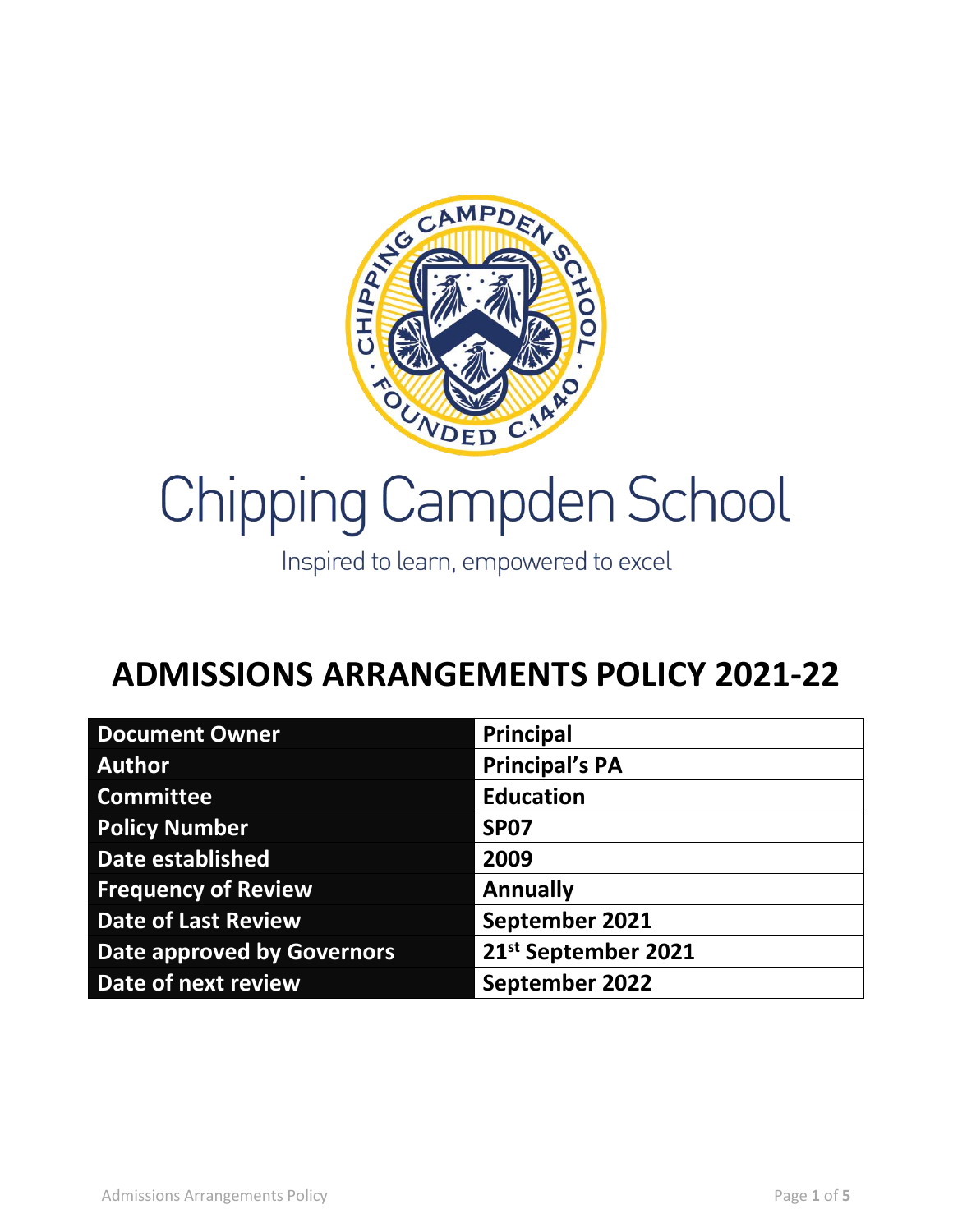

## **Admissions Arrangements Policy**

#### **Admissions Criteria for Chipping Campden School**

Children will be admitted at age 11 without reference to ability, aptitude, race, religion or background. The number of intended admissions for the year commencing 1<sup>st</sup> September 2021 will be 225. Students will also be admitted to begin Sixth Form Courses at age 16 without reference to catchment providing that such courses are available in the school.

The admission number to Year 12 is 50 *(this number is in addition to Year 11 students already at the school who move into the Sixth Form).* Should any parents wish further information about the Sixth Form they should contact the school for this.

The catchment area covers the parishes of Aston-sub-Edge, Batsford, Blockley, Bourton-on-the-Hill, Chipping Campden, Condicote, Ebrington, Evenlode, Longborough, Mickleton, Moreton-in-Marsh, Saintbury, Sezincote, Snowshill, Todenham, Weston-sub-Edge and Willersey.

The parishes of Adlestrop, Bledington, Broadwell and Oddington are covered by the catchment area of both Chipping Campden School and Cotswold School. A map of the catchment area is available from the school – please telephone and request a prospectus.

Where applications for admission exceed the Indicated Admission Number of places available, the following criteria will be applied, in the order set below, to decide which children to admit.

- 1. A 'looked after child' *(1)* or a child who was previously looked after but immediately after being looked after became subject to an adoption *(2)* child arrangements order (residency order) *(3)* or special guardian ship order *(4)* including those who appear to the admission authority to have been in state care outside of England and cease to be in state care as a result of being adopted *(5).*
	- *(1) A 'looked after child' is a child who (a) is in the care of a local authority, or (b) being provided with accommodation by a local authority in the exercise of their social services functions (see the definition in Section 22(1) of the Children Act 1989) at the time of making an application to a school. In Gloucestershire, such children are referred to as Children in Care.*
	- *(2) This includes children who were adopted under the Adoption Act 1976 (see section 12 adoption orders) and children who were adopted under the Adoption and Children's Act 2002 (see section 46 adoption orders)*
	- *(3) Under the provisions of section 12 of the Children and Families Act 2014 which amend section 8 of the Children Act 1989, residence orders have now been replaced by child arrangements orders.*
	- *(4) See Section 14A of the Children Act 1989 which defines a 'special guardianship order' as an order appointing one or more individuals to be a child's special guardian (or special guardians).*
	- *(5) A child is regarded as having been in state care outside of England if they were in the care of or were accommodated by a public authority, a religious organisation, or any other provider of care whose sole or main purpose is to benefit society.*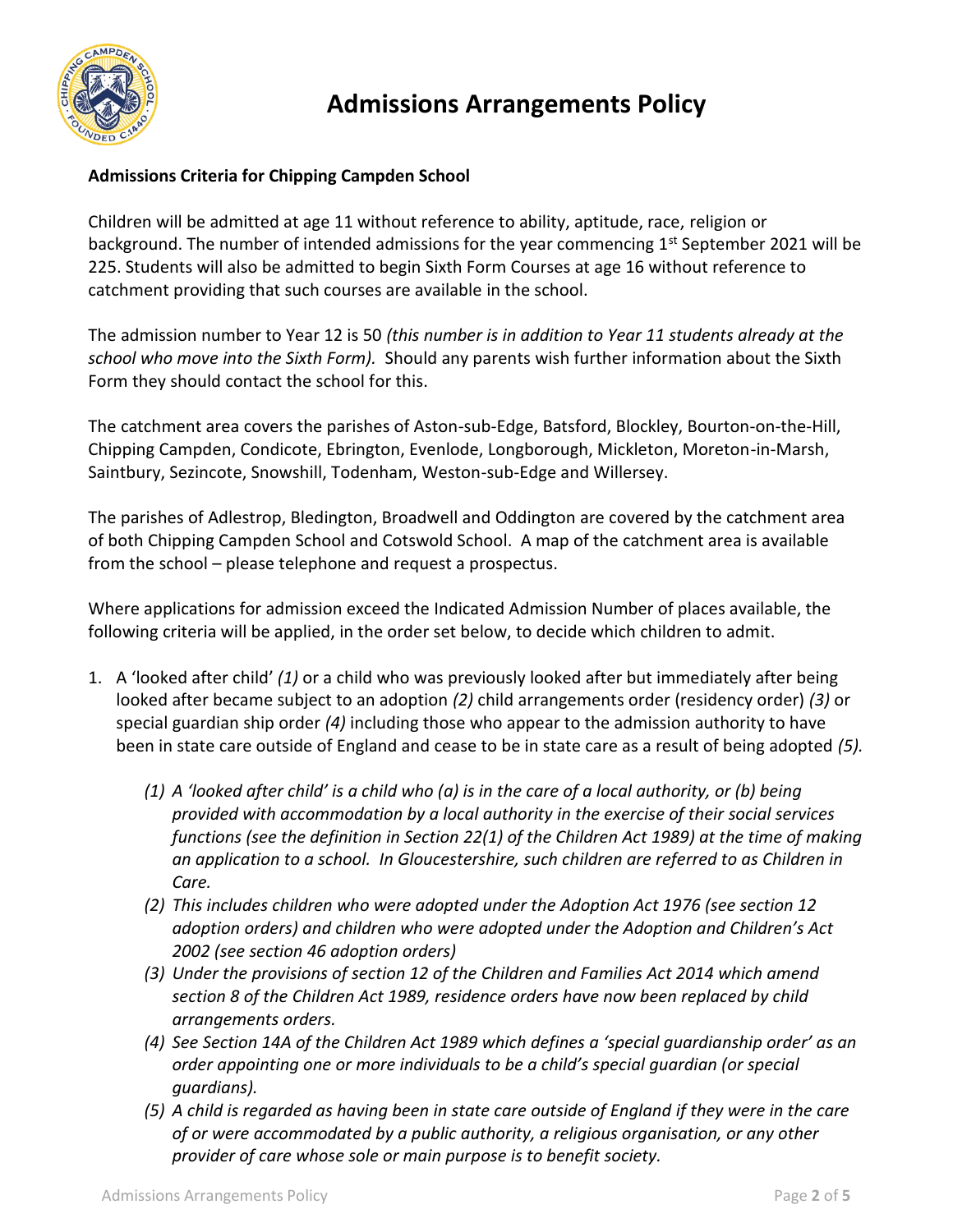

2. Children living in the priority catchment area normally served by the school whose sibling is attending the school and who will continue to do so when the younger child is admitted.

A sibling is defined as a brother or sister, half brother or sister, adopted brother or sister, step brother or sister or the child of the parent/carer's partner as well as children who are brought together as a family by a same sex civil partnership. In every case, the child must be living in the same family unit at the same address, at the time of application.

- 3. Children for whom only this particular school is appropriate due to an exceptional medical condition. Applications under this criterion will only be considered if they are supported by a medical statement from the doctor. This must demonstrate that there is a very specific connection between the medical need and the facilities or resources of this school.
- 4. Children living in the priority catchment area normally served by the school, with the strongest geographical claim, measured in a direct line (see 6 below). Please refer to the Transfer to Secondary School booklet for a description of the catchment area.
- 5. Children of full or part time salaried members of staff who have been employed at Chipping Campden School for 2 or more years at the time of which the application to admit to the school is made and/or of a member of staff recruited to fill a vacant post for which there is a demonstrable skill shortage.
- 6. Children who live outside the priority catchment area normally served by the school, whose sibling is attending the school and who will continue to do so when the younger child is admitted.
- 7. Children who live outside the priority catchment area normally served by the school, with the strongest geographical claim, measured in a direct line. See 8 below.
- 8. In the event of over subscription in any of the above criteria then the strongest geographical claim measured in a straight line from the ordnance survey point of the child's home address to the right hand door of the school's front entrance using the Local Authorities' computerised measuring system, with those living closest to the school receiving the higher priority.
- 9. Over-subscription for those fulfilling the admissions criteria (i.e. sibling or living in catchment area): In the event of over-subscription, in any category, places will be awarded to those with the strongest geographical claim (as described in point 7) – this will be used as a tie-break. Where two or more applications are received from children living the same distance away for one final place, the school will make the final selection by lottery.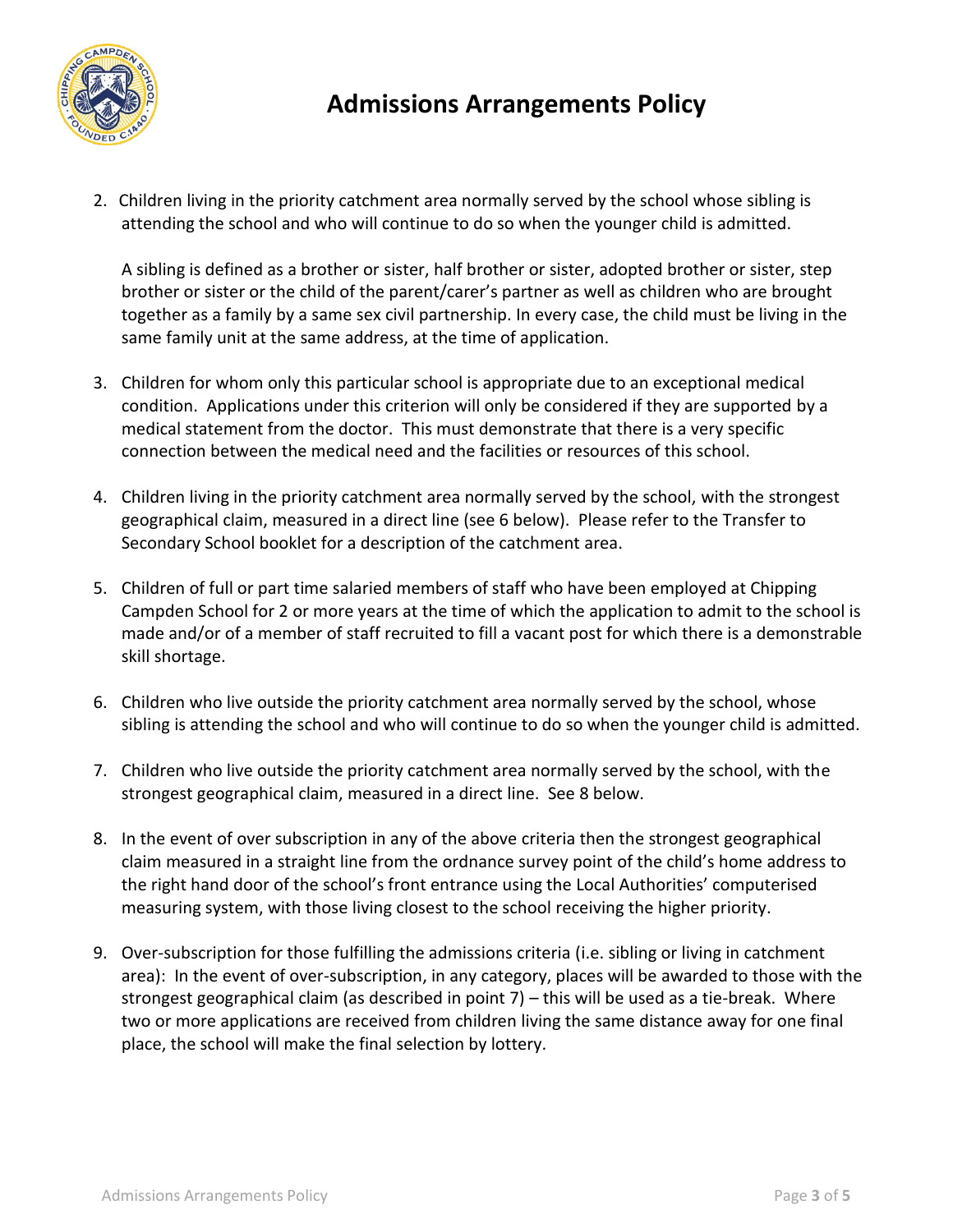

### **Admissions Arrangements Policy**

#### **Appeals**

In the event of oversubscription, and a place not being offered, an appeal may be submitted to an independent appeals panel. By the end of April 2021, parents wishing to appeal should contact the school for a form to complete and submit to this panel, together with any supporting evidence. When all appeals have been received by the deadline (date to be set but likely to be the during May), a second letter will be sent giving exact date and time of appeal hearing.

#### **Children with Education, Health and Care Plans (EHCP)**

Children who have an Education, Health and Care Plan (EHCP) are placed in schools through the arrangements set out in the SEN Code of practice and not through Admissions Arrangements. Chipping Campden School is required by Section 324 of the Education Act 1996 to admit a child EHCP, that names the school, even if the school is full. Parents of children with an EHCP should contact their child's caseworker for any further information.

#### **Exceptionally able children**

Children identified as being exceptionally able will be considered for admission at age 10+ if their application is supported by the Local Authority and the primary school Headteacher.

#### **Waiting List**

If the school is oversubscribed, a waiting list will be held for at least a year. The waiting list will be prioritised according to the school's oversubscription criteria. The school has signed up to the In-Year Fair Access Protocols held by the Local Authority. Should a vulnerable child within these Protocols require a place at the school, they will take precedent over any child on the waiting list.

#### **In Year Admissions**

The Local Authority is no longer responsible for offering places to children on behalf of all schools/academies, but the Local Authority does maintain the statutory duty of being responsible and aware of all pupils and vacancies within schools/academies within Gloucestershire. To apply for an inyear place at Chipping Campden School, parents should therefore contact the school in the first instance.

#### **Transport**

Students living in the catchment area and more than 3 miles from the school may apply for assistance with transport to the school. Further information can be obtained from the Access to Education Team, Shire Hall, Gloucester GL1 2TP.